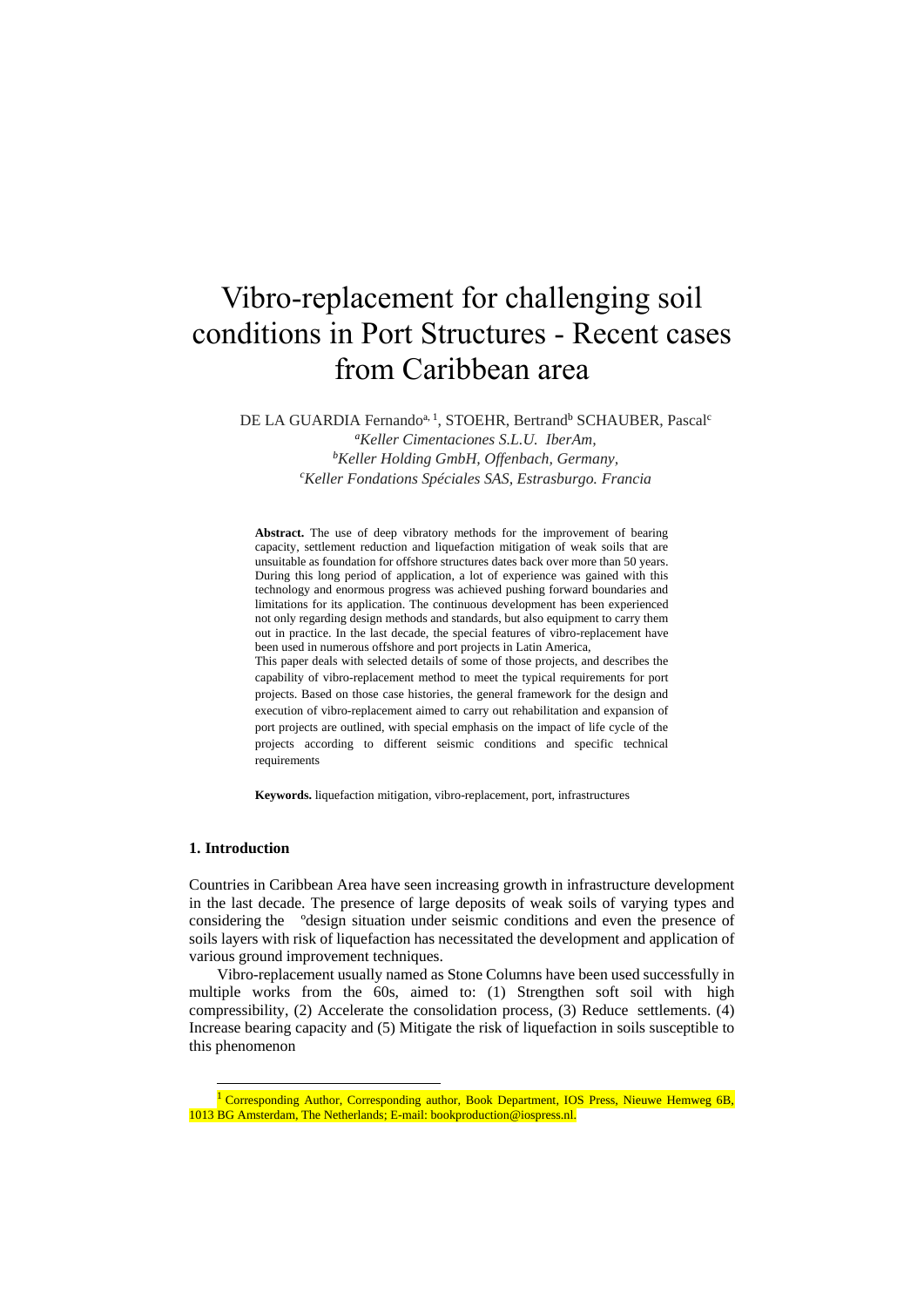The Vibro Replacement technique has found increasing acceptance owing to its "flexibility" not only to limit settlements and to ensure stability but also to mitigate liquefaction potential in earthquake prone regions. The range of structures varied from highways, railways and airports to marine structures, power plant structures, chemical plants and storage tanks.

The aim of ground improvement design is usually to achieve an acceptable level of settlements and allowable bearing capacity. However, in this area the criterion for the design is the liquefaction mitigation, due to the presence of soil layers with high risk of liquefaction.

Soil liquefaction is reached once the induced seismic shear stresses provoke build up of the excess pore pressure to an extent that leads to the loss of the soil effective stress. As a consequence of soil liquefaction large movements and settlements take place during the earthquake, which can produce important damages in the structures or even the complete collapse.

According to the causes of liquefaction, its mitigation by means of Vibro Stone Columns is achieved due to the incremental benefits of the following positive effects, as has been stated by [1] and [2]:

- 1. Soil densification and increase of the in-situ lateral stress (increase in CRR).
- 2. Reinforcement of the soil with the stiffer columns of compacted gravel (reduction of CSR = Cyclic Stress Ratio)
- 3. Increment of drainage of earthquake-induced excess pore water pressures from the in-situ soils. (reduction of CSR)

Different techniques of soil improvement can be used in seismic areas, but the advantage of Stone Columns bears on simultaneous action on soil densification, on the stress reduction in the soil and on the drainage of the soil to be improved, Besides they can be implemented in all soil types and show their ability to maintain their integrity under the inertial and cinematic direct dynamic effect, with no risk of internal failure of the column because of their granular constitution. In [3] can be seen a simplified method to combine this three effects for designing stone columns against liquefaction.

## **2. Case Study: Soil Improvement in the Kingston Container Terminal Expansion Project, Jamaica. Liquefaction Mitigation.**

The Kingston Container Terminal concession holder has awarded Phase 1 of the Kingston Container Terminal Expansion Project to the consortium formed by the Joint Venture VCGP-EMCC JV (VJV) and Sodraco.

Phase 1 of the project comprises: Dredging of the channel and the berths and refurbishment, reinforcement and upgrade to seismic standards of approximately 1200m quay wall. KELLER as specialist subcontractor is responsible for design, construction, testing and completion of the Soil Improvement Works in order to mitigate the risk of liquefaction during an earthquake in some soil layers under the existing quay.

Based on the latest geotechnical site investigations, the soil on the site can be classified as mainly silty and sandy materials. In spite of a relatively large variation along the length of the quay, the soil profile can be roughly split in two parts: the top 12-14 m with different layers consisting of more sandy like materials and the deeper layers consisting of clayey silts, both with varying consistency, traces of organic material and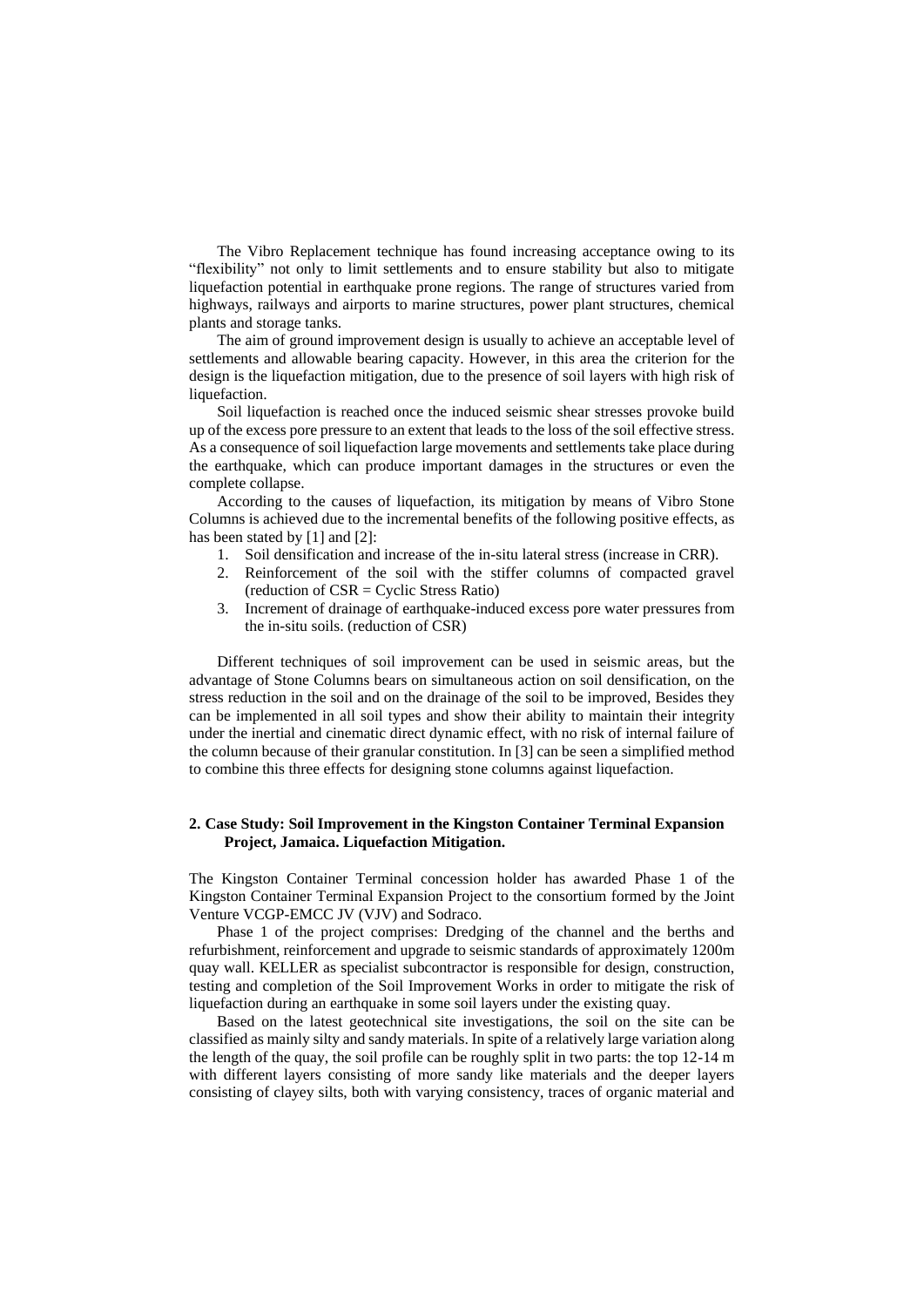some calcareous inclusions. The described silty sandy materials are typical layers showing a risk of liquefaction.

| <b>Table 1 - Soil profile for KCT2</b> |                        |                      |            |             |            |            |         |  |  |
|----------------------------------------|------------------------|----------------------|------------|-------------|------------|------------|---------|--|--|
| No                                     | <b>Elevation</b> (mCD) | Soil                 | vsa(KN/m3) | $c$ (KN/m2) | Cu (kN/m2) | $\Phi$ (°) | E (Mpa) |  |  |
|                                        | $+2.80$                | Compacted silty sand | 20         |             | -          |            | 50      |  |  |
|                                        | $-0.80$                | Loose silty sand     |            |             | ٠.         | 29         |         |  |  |
|                                        | $-7.00$                | Dense silty sand     | 19         |             | ٠.         | 33         | 40      |  |  |
|                                        | $-14.00$               | MLS : Sandy silt     | 19         |             | 105        | 32         | 26      |  |  |

-30.00 MLC : Clayey silt 20 10 130 32 36

The loose silty sand and dense silty sand are liquefiable. As part of the works both layers will be improved by the installation of stone columns. For the overall quay stability, improved soil properties based on the project's requirements were considered after treatment:  $\Phi = 35^{\circ}$ ; E = 22 MPa in the loose silty sand and E = 44 MPa in the dense silty sand.

Six CPTs have been carried out in the initial investigation campaign and were completed by 20 CPT<sup>S</sup> for the second investigation campaign. In this article, we have chosen CPT 17 showing the highest risk of liquefaction depicted in Figure 1 (predrilling from 0 to 4m depth):



For this project, the design earthquake magnitude is about 7, with a Peak Ground Acceleration (PGA) of 0.29g. Then, according to [4], from their tables, the equivalent number of cycles due to earthquake loading is about 12. According to [5], the duration of the earthquake is about 20 seconds.

## *2.1 Quay Refurbishment Design*

Considering the functional requirements and the proposed refurbishment solution, the following major problems of the new structure are the berth deepening, the seismic stability of the structure and the vertical and horizontal bearing capacity of the front wall.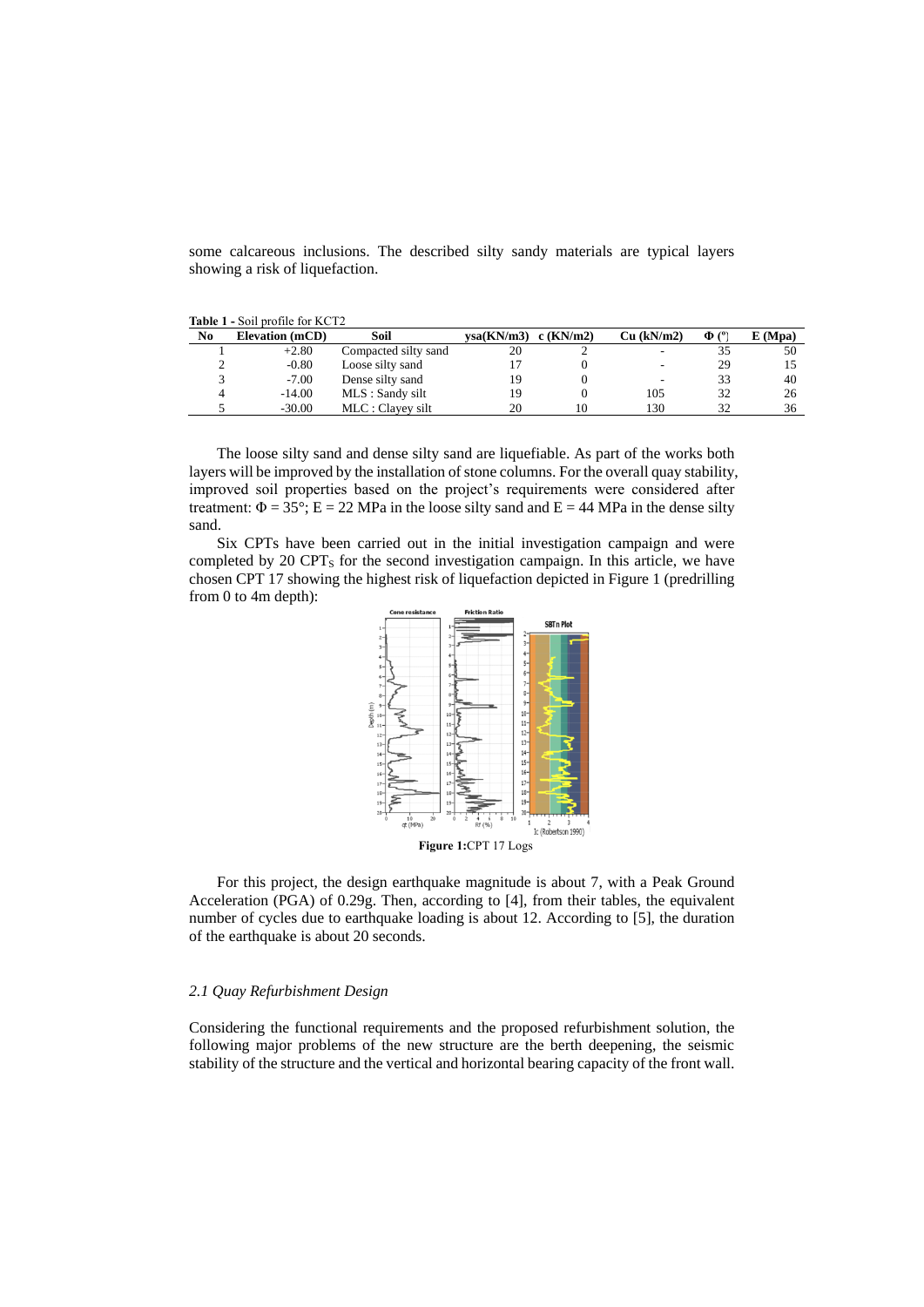

**Figure 2:** Quay refurbishment solution

The aim of the project was to improve the soil in both active and passive zones of the combi-wall. This is mainly achieved by installing piles. The improved strength of the soil at both sides of the retaining wall will guarantee horizontal stability in normal condition and also during earthquakes.

Furthermore soil compaction through the installation of stone columns is applied to primarily mitigate the risk of liquefaction. An additional function is that the improved soil properties due to stone column installation reduce the active earth pressure of the system which is beneficial for horizontal stability. It therefore also limits the required number and/or dimensions of piles that are installed in the active zone behind and in the passive zone in front of the combi-wall

Two rows of piles will be installed in the active zone behind the combi-wall. Soil treatment was planned in between the crane beams as well as behind the rear crane beam piles to prevent liquefaction around the retaining wall and the anchor system. Applying a pile wall in the passive zone in front of the combi-wall not only improves the soil but also causes mobilization of deeper soils for passive resistance.

#### *2.2 Soil Improvement Treatment Objectives and Properties*

The main objective of soil improvement is to mitigate the risk of liquefaction during a seismic event, referring to the above mentioned design conditions. A minimum factor of safety against liquefaction of 1.25 is taken as the design criteria.

The soil improvement consists in Stone Columns with the following properties: Maximum length 15m, diameter 700 up to 1,000 mm,  $E_{\text{oed}} = 100 \text{ MPa}$ , friction angle 42°.

The above mentioned characteristics are the average ones considered for the crushed stone compacted by the M-vibrator designed and manufactured by Keller. The diameter is depending on the local characteristics of the identified layers and whether pre-drilling is used or not.

The design takes into account the vibrocompaction effect in-between the columns, in case of clean sand with a fine content smaller than 15%, as a conservative rule. The maximum average value assumed to be reached in between the stone columns was CPT tip resistance of  $qc = 6$  MPa, i.e.  $N(60) = 15$ .

The stone column layout also takes into account the presence of buried diameter 110 mm tie rods, to be preserved 2m beneath pavement.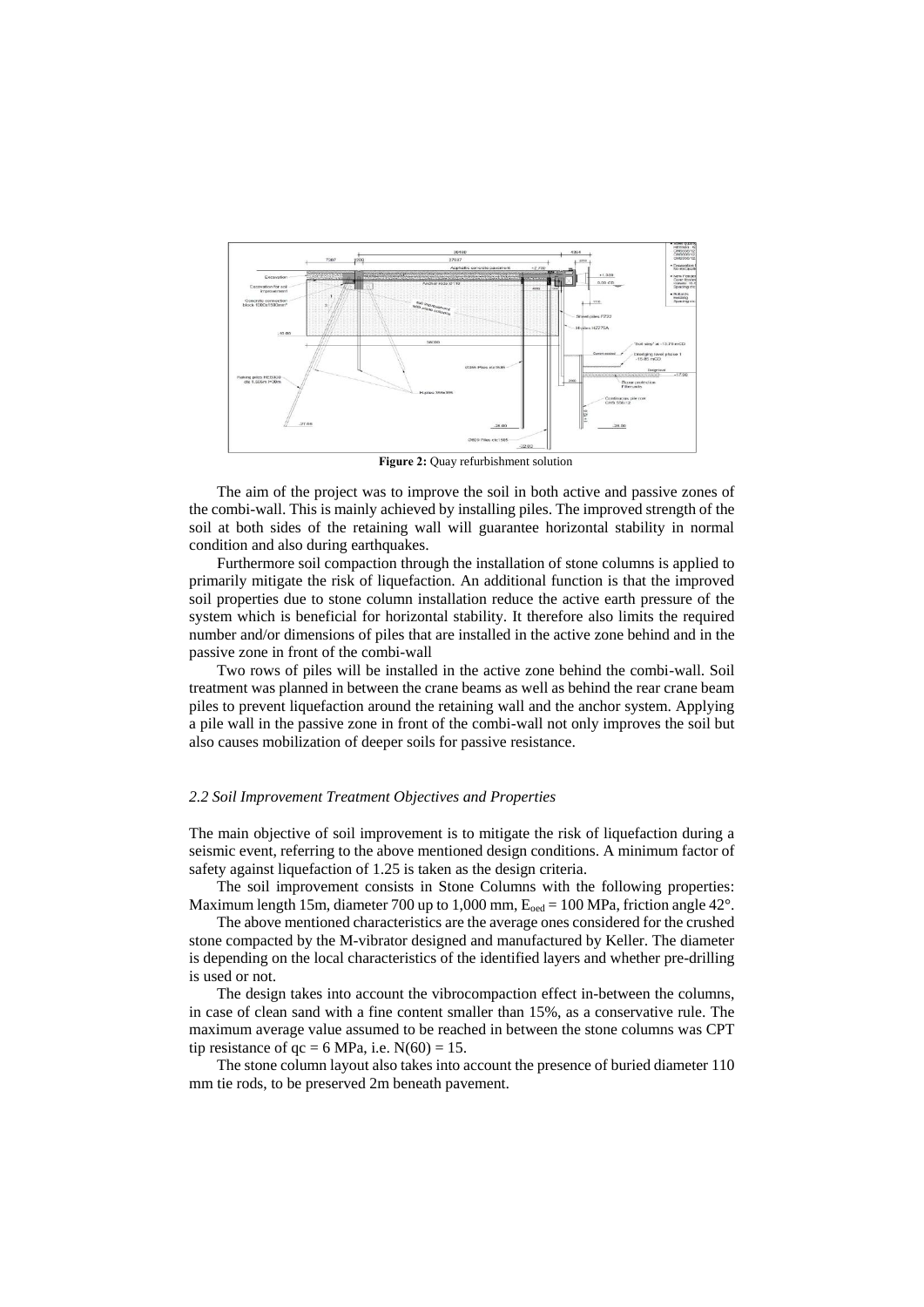## *2.3. Mitigation of Liquefaction Risk. Liquefaction Risk before Treatment.*

The liquefaction potential Index LPI or IL is defined by [6] and predicts the performance of the whole soil column and the consequence of liquefaction at the ground surface. The following assumptions were made by [6] in formulating index IL. The severity of liquefaction is:

- Proportional to the thickness of the liquefied layer;
- Proportional to the proximity of the liquefied layer to the ground surface;
- Related to the factor of safety (FS) against the initiation of liquefaction but only the soils with FS < 1 contribute to the severity of liquefaction.

Furthermore, the effect of liquefaction at depths greater than 20 m is assumed to be negligible, since no surface effects from liquefaction at such depths have been reported. Iwasaki et al. (1982) proposed the following form for the index IL that reflects the stated assumptions:

Very low if IL = 0; Low if  $0 < I$   $\leq 5$ ; High if  $5 < I$   $\leq 15$ ; Very high if IL > 15.



**Figure 3:** LPI for the latest soil investigation campaign

Figure 3 shows the location of the highest LPI nearby CPT17 in a range of 20.

## *2.4.Calculation of Liquefaction Risk after Treatment*.

The calculation of the factor of safety FOS after treatment against the liquefaction potential is carried out in a way to take into account:

- The local soil profile: a calculation for each CPT is made with regard to the liquefaction risk.
- The increase of soil compaction due to the stone columns (i.e. increase of CRR/decrease of CSR);
- The accelerated release of the excess pore pressure, achieved in the subsoil during the earthquake, due the drainage effect of the stone columns. The software used for this second calculation step is [7]. This aspect shall not be neglected as it is an important component of the anti-seismic effect of the stone columns.

In order to obtain  $FOS > 1.25$  condition, [8] and [9] suggest that the ratio of average excess pore pressure ratio  $r_{u,ay}$  shall be equal to or less than 0.5, while [1], recommend that the maximum excess pore pressure ratio  $r_{u, a a x}$  shall be equal to or less than 0.6. The excess pore pressure ratio is defined as:  $r_u = \frac{u}{\sigma}$  $\frac{u}{\sigma_0'}$  with "u" as excess pore pressure, and σ0'as vertical initial effective stress.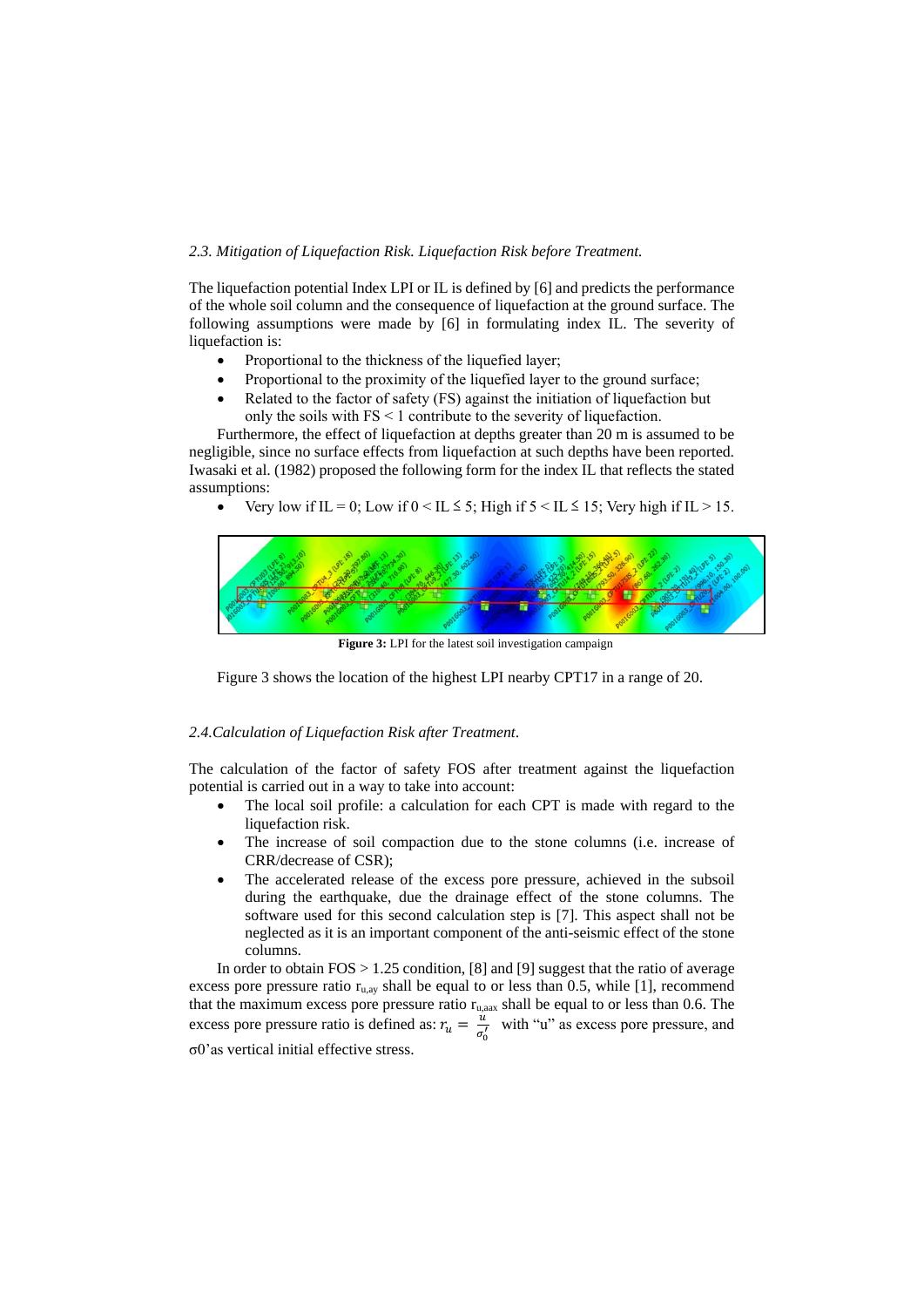#### *2.5. Soil Improvement Due to Stone Columns*

Installation of stone columns will have the following improvement effects on the existing soil:

- The improvement due to incorporation of material with a higher and controlled friction angle and higher E-modulus. This allows a reduction of the shear stress ratio CSR;
- Compaction of the surrounding soil by lateral stress and/or vibration during the installation of the stone column. This effect is only marginal in layers with fine content more than 15% (generally not liquefiable) and increasing when the sand is clean.

[1] developed a method for quick evaluation of the shear stress reduction factor Kg. During the design phase, several stone column grids and diameters are considered, leading to the following area replacement ratio and CSR Reduction Factor Kg calculated after above mentioned publication:

| <b>THUR T</b> I must and iterated CDIX and Divile Condition moderate |           |                 |       |      |                                                                |      |                        |                                    |  |  |
|----------------------------------------------------------------------|-----------|-----------------|-------|------|----------------------------------------------------------------|------|------------------------|------------------------------------|--|--|
|                                                                      | SС<br>(m) | SC grid<br>(m2) | Ar(%) | Кg   | <b>Min initial</b><br><b>Reduced Min</b><br>CSR<br>CSR post SC |      | <b>Max initial CSR</b> | <b>Reduced Max CSR</b><br>after SC |  |  |
|                                                                      | 0.7       | 7.9             | 4.9   | 0.85 | 0.19                                                           | 0.16 | 0.26                   | 0.22                               |  |  |
|                                                                      | l.O       | 7.9             | 10.0  | 0.75 | 0.19                                                           | 0.14 | 0.26                   | 0.195                              |  |  |
|                                                                      | 0.7       | 9.0             | 4.0   | 0.88 | 0.19                                                           | 0.17 | 0.26                   | 0.23                               |  |  |
|                                                                      | 1.0       | 9.0             |       | 0.78 | 0.19                                                           | 0.15 | 0.26                   | 0.20                               |  |  |

**Table 2 :** Initial and Reduced CSR after Stone Column installation

#### *2.6. Release of Excess Pore Pressure*

The release of excess pore pressure is calculated according to the finite element methodology proposed by [7], according to the input data detailed in Table 3.

The soil will liquefy under a certain number of cycles. As seen in Figure 4, the equivalent number of cycles due to earthquake loading is about 12. The number of cycles leading to the liquefaction of the soil is determined with the method by [10]. The input data for the method by [7], are detailed below, related to CPT17 with highest liquefaction risk.

Also the figures below show the number of cycles to liquefaction Nl derived from  $[10]$ .



**Figure 4 :** CPT17 input parameters with a SC diameter of 0.7m and 1.0m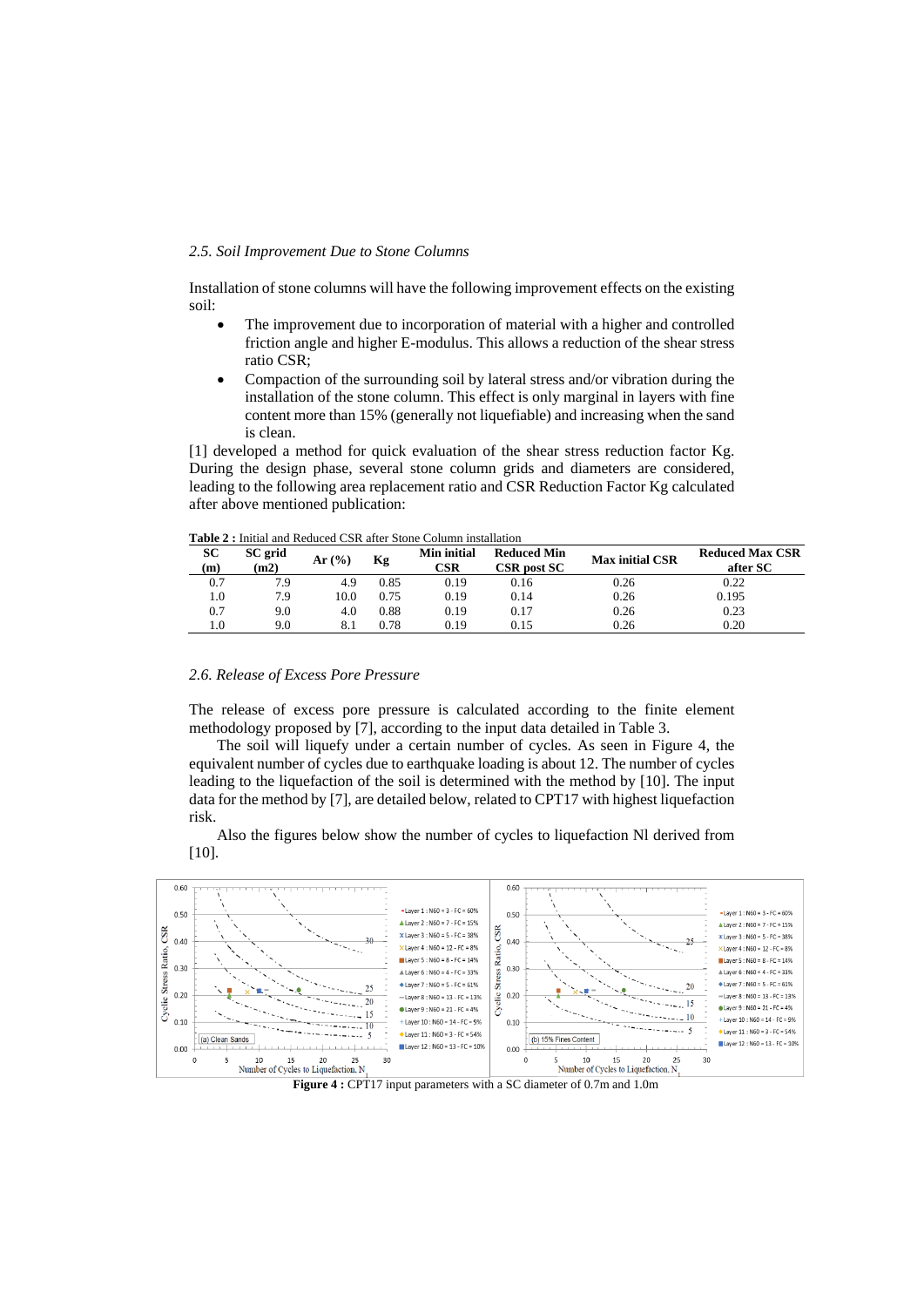| <b>Table 3:</b> Iniput Soil Parameters required |               |        |      |                           |                           |                |             |                |                    |                        |                       |
|-------------------------------------------------|---------------|--------|------|---------------------------|---------------------------|----------------|-------------|----------------|--------------------|------------------------|-----------------------|
| Layer                                           | Depth $(m)$   | N1(60) | CSR  | CSR<br>reduced<br>(00.7m) | CSR<br>reduced<br>(00.7m) | FC<br>(%)      | Kv<br>(m/s) | kh/kv          | $N_{L}$<br>(Q0.7m) | $N_{\rm L}$<br>(Q1.0m) | <b>Initial</b><br>FoS |
|                                                 | $2.0 - 4.9$   | 3      | 0.20 | 0.17                      | 0.15                      | 60             | 1.0E-08     | 20             | 50                 | 50                     | 2.0                   |
| 2                                               | $4.9 - 6.2$   | 12     | 0.23 | 0.20                      | 0.18                      | 15             | 4.5E-06     | 2              |                    |                        | 0.3                   |
| 3                                               | $6.2 - 6.6$   | 5      | 0.24 | 0.21                      | 0.18                      | 38             | $6.2E-09$   | 10             | 50                 | 50                     | 2.0                   |
| 4                                               | $6.6 - 7.4$   | 12     | 0.25 | 0.21                      | 0.19                      | 8              | 1.4E-05     |                | 8                  | 10                     | 0.5                   |
| 5                                               | $7.4 - 8.3$   | 12     | 0.26 | 0.22                      | 0.19                      | 14             | 5.3E-06     | $\overline{2}$ |                    | 7                      | 0.3                   |
| 6                                               | $8.3 - 8.8$   | 5      | 0.26 | 0.22                      | 0.20                      | 36             | 3.1E-07     | 5              | 50                 | 50                     | 2.0                   |
|                                                 | 8.8-9.4       | 4      | 0.26 | 0.22                      | 0.20                      | 61             | 3.5E-09     | 20             | 50                 | 50                     | 2.0                   |
| 8                                               | $9.4 - 11.2$  | 13     | 0.26 | 0.22                      | 0.20                      | 13             | 3.4E-06     | $\overline{2}$ | 11                 | 13                     | 0.6                   |
| 9                                               | $11.2 - 12.0$ | 21     | 0.26 | 0.22                      | 0.20                      | $\overline{4}$ | 7.6E-05     |                | 16                 | 20                     | 1.0                   |
| 10                                              | $12.0 - 12.3$ | 14     | 0.26 | 0.22                      | 0.20                      | 9              | 2.0E-05     |                | 10                 | 13                     | 0.6                   |
| 11                                              | $12.3 - 14.0$ | 3      | 0.26 | 0.22                      | 0.20                      | 54             | 5.0E-09     | 20             | 50                 | 50                     | 2.0                   |
| 12                                              | 14.0-14.7     | 13     | 0.26 | 0.22                      | 0.19                      | 10             | 2.0E-05     |                | 10                 | 12                     | 0.6                   |

Figures 5 and 6 show the results of the excess pore pressure ratio after 20 seconds of earthquake for the reference test CPT17 and two different hypothesis according to the stone columns diameters:



The results (Figure 5) show  $r_{u,max}$  and  $r_{u,mov}$  above 0.6 and 0.5 respectively, i.e. FOS  $> 1.25$ , for some layers in the case of diameters of 0.70 m. The calculation is then run again (Figure 6) with the same grid size, considering predrilling for enlargement of the diameter up to 1.0m between -5.0 and -11.0 depth. It mitigates the risk of liquefaction with a factor of safety superior to 1.25.

The liquefaction mitigation for the CPT17 soil conditions, the advantage of Vibroreplacement bears on their simultaneous action takes place into account the following variations of the stone column diameter with the depth (see Figure 2):

- From +2.80CD to -8.2CD: Predrilling; Stone column diameter between 0.8m a nd 1.0m from FGL to -2.0 CD; Ø 1.00m from -2.0 to -8.2CD;
- From -8.2 CD to -11.7 CD: Minimum stone column diameter of 0.70m.
- The design treatment grid will be a rectangular grid of 3.17x2.5m.

# *2.7. Trial Test*

Based on the CPT17, the stone columns in KCT2 were installed in a rectangular grid of 2.5x3.17m, with a diameter of 1.0m from 2.8CD to -8.2CD and a diameter of 0.7m from -8.2CD to -11.7CD (see Figure 2).